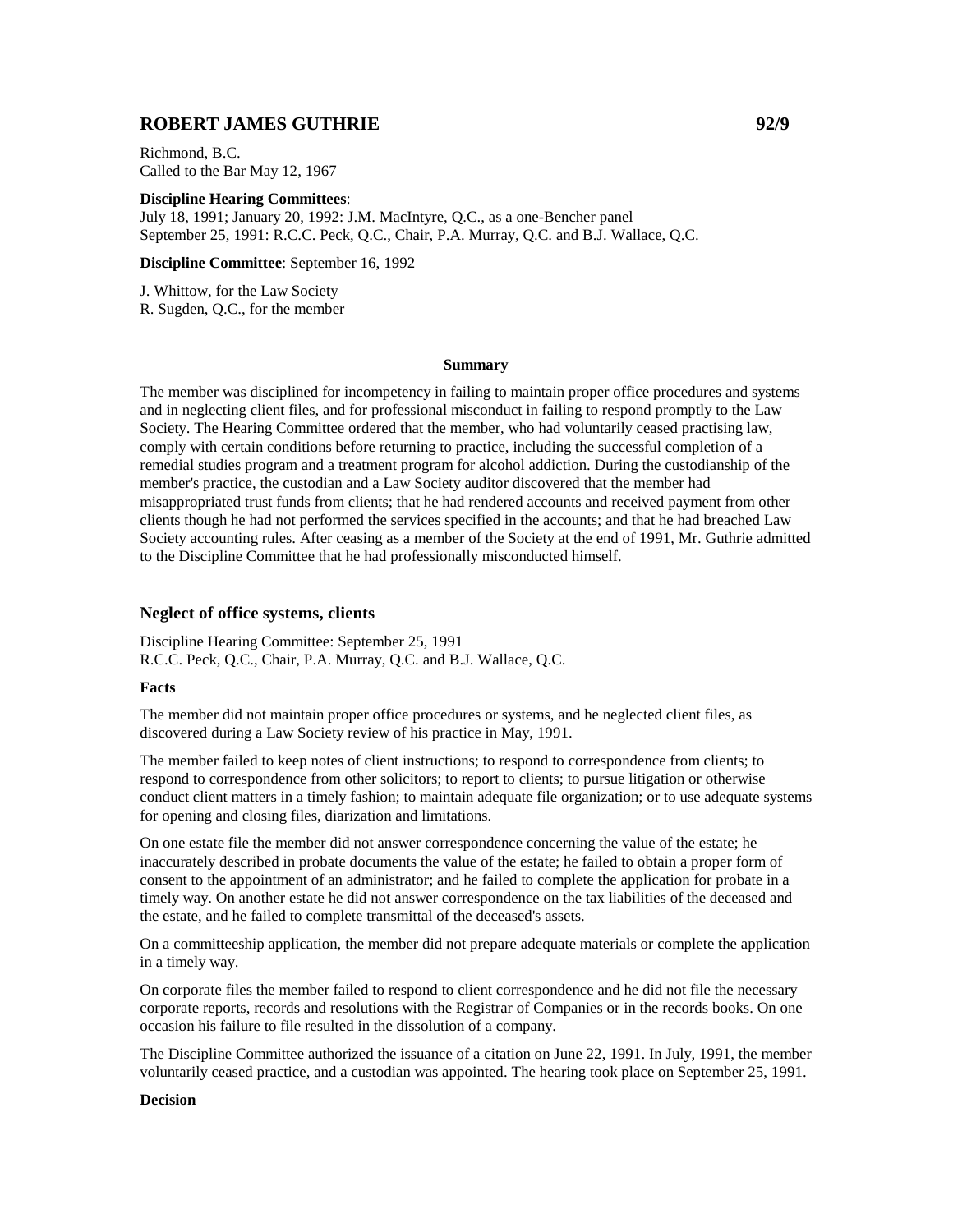The Hearing Committee found that the member had practised incompetently. His practice problems arose from financial difficulties, stress, family problems and an alcohol addiction.

## **Penalty**

The Hearing Committee imposed conditions on the member, and his return to practice, by ordering that he:

- 1. complete a Law Office Management and Accounting Service (LOMAS) remedial program, comply with any recommendations, and bear the costs of the program before returning to practice;
- 2. allow the custodianship of his practice to continue until his treating physician states that his fitness to practise is not adversely affected by mental or physical disability, or by alcohol addiction;
- 3. establish a relationship with a family law mentor satisfactory to the Committee;
- 4. practise only in the areas of criminal and family law on his return to practice, until relieved of this condition by the Discipline Committee;
- 5. meet bi-weekly with a Law Society staff lawyer responsible for remedial studies until relieved of this condition by the Discipline Committee;
- 6. successfully complete remedial programs in family and criminal law at his own cost.

The Committee also encouraged the member to participate in meetings of the Vancouver Criminal Justice and Family sections of the CBA (B.C. Branch).

# **Failing to respond to Law Society**

Discipline Hearing Committee: July 18, 1991; January 20, 1992 J.M. MacIntyre, Q.C., as a one-Bencher panel

### **Facts**

The Law Society wrote to the member on June 14, 1990 asking for his explanation of a complaint. The Society sent follow-up letters on July 5, July 19, August 23 and September 6. On September 14 staff at the Law Society telephoned the member and left a message for him to return the call. The member called on September 25 to say he would provide a response within two weeks. On October 9 the Society left another telephone message and on October 12 again wrote to the member.

The member was cited on January 7, 1991. *[The hearing was adjourned while a practice review was performed, which gave rise to the citation hearing described above in this Case Digest.]*

## **Verdict**

On July 18, 1991 a one-Bencher Hearing Committee found that the member had professionally misconducted himself in failing to respond promptly to the Law Society. Noting that the member had voluntarily ceased practice and a custodian had been appointed, the Committee adjourned the imposition of a penalty for six months, on the member's agreement that he would take treatment for alcoholism and for procrastination, and that he would respond to the complaint.

## **Penalty**

On January 20, 1992 the Hearing Committee took note of separate discipline proceedings relating to the member's competency, and stated that its order did not supercede the prior panel's order in the separate proceedings For his failure to respond promptly to the Society, the Committee ordered that the member:

- 1. be reprimanded;
- 2. pay the costs of the hearing, not exceeding \$1,000 by September 1, 1992, or within two months of his return to practice;
- 3. continue in treatment until relieved of that condition by the Discipline Committee.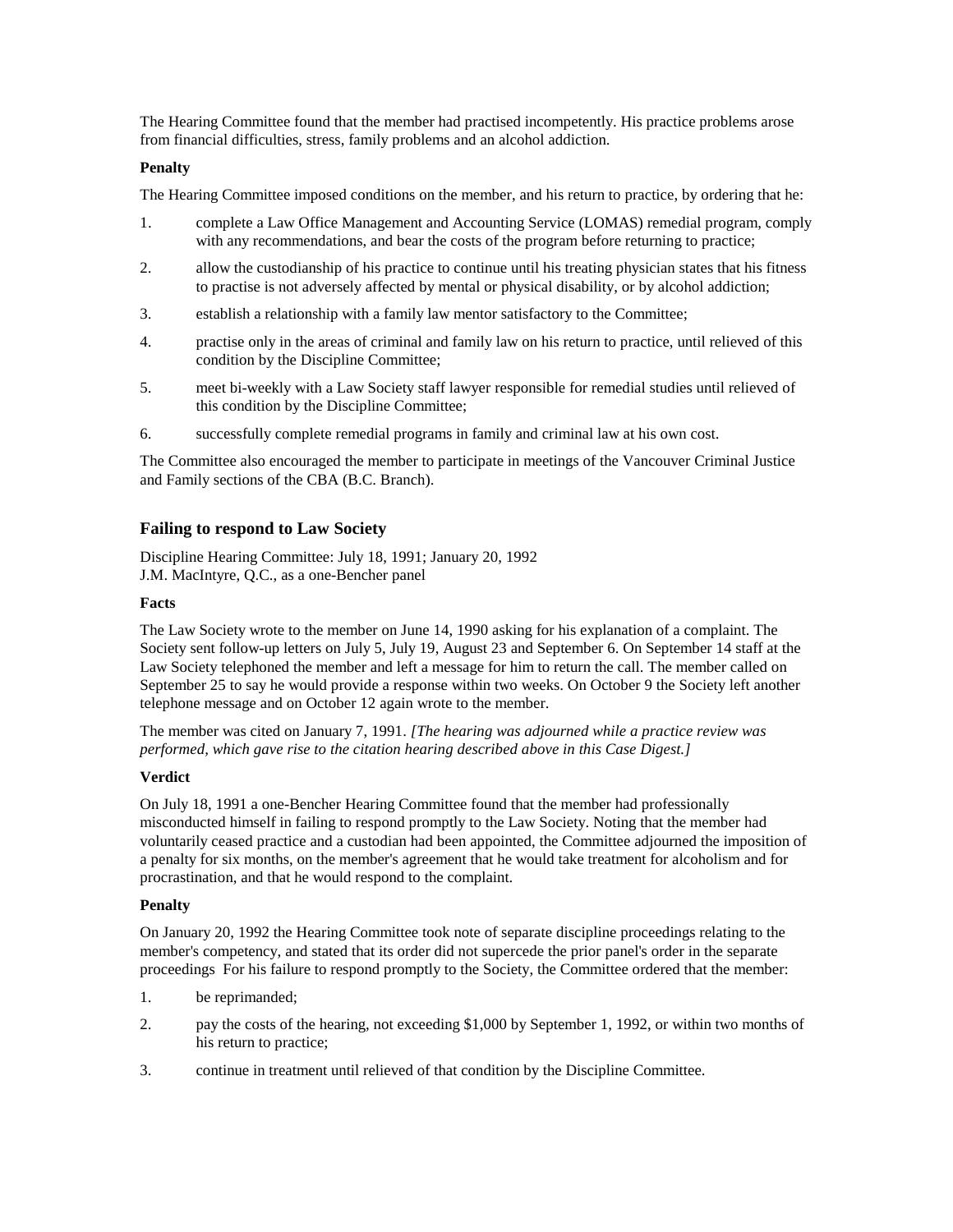# **Misappropriating client funds**

Discipline Committee: September 16, 1992

### **Facts**

During the custodianship of the member's practice in September, 1991, the custodian and a Law Society auditor discovered that the member had misappropriated trust funds from four different clients earlier that year by depositing the clients' fee retainers directly into his personal bank account without the clients' knowledge, authorization or consent, and without rendering accounts:

- In March, 1991 the member agreed to represent P on a criminal charge for a fee of \$875. The member deposited to his personal account a cheque for \$250 on March 27, a retainer provided by P. The client gave the member a cheque for \$625, which the member deposited to his personal account on June 12. The member did not represent the client at his criminal trial, nor did he provide any accounting or return the client's money.
- On April 9, 1991, the member agreed to obtain a final divorce decree for H, and he accepted a cheque for \$525, which was to cover all legal fees and disbursements. He deposited the cheque to his personal account the same day. He did not obtain the divorce decree for the client, nor did he provide any accounting or return the client's money.
- The member provided advice to F on structuring and incorporating a new company. On June 10, 1991 he accepted from F a retainer cheque for \$500 to incorporate the company, and he deposited the cheque to his personal account the same day. The member rendered an account on October 2, 1991 by which time the incorporation was complete.
- The member agreed to act for C on a criminal charge for a fee of \$500 if a guilty plea were entered, or \$1,500 if the case went to trial. On June 3, 1991 the member accepted a retainer cheque of \$500, which he deposited to his personal account. Another lawyer later took over representation of the client and no services were performed by the member. No funds were returned to the client.

Three other earlier instances of misappropriation were subsequently discovered by the custodian:

- In June, 1990, P paid \$400 to the member as a retainer for services to be performed in removing a charge from title. The member deposited the retainer into his personal account. No legal services were performed by the member.
- In July, 1988, V paid \$450 to the member as a retainer for services to be performed in handling a wrongful dismissal suit. After filing the writ, the member took no further steps. The funds were deposited into the member's personal bank account. No monies were returned to the client.
- In the Spring of 1990, D provided the member with a retainer of \$225 to take action to recover goods. The member deposited the funds in his personal bank account. No services were performed and no account ever rendered. The funds were not returned to the client.

On each occasion, funds were provided to the member as a retainer and in no instance was it agreed that the member could treat the funds as his own.

The member breached Law Society accounting rules in relation to these client files by failing to deposit the retainers in trust and by failing to properly maintain a trust cash book, a trust ledger for each client on whose behalf trust funds had been received, copies of billings to clients, an accounts receivable ledger, a non-trust cash book, and copies of receipts issued to clients for retainers.

The member rendered accounts and accepted payment from corporate clients for the filing of their annual reports when he had not in fact performed all the services or incurred the disbursements set out in his accounts:

• Between 1987 and 1990 the principal of K Ltd. signed annual reports for filing, and the member received a total of \$1,201 to cover his fees and disbursements. The member did not in fact file any of